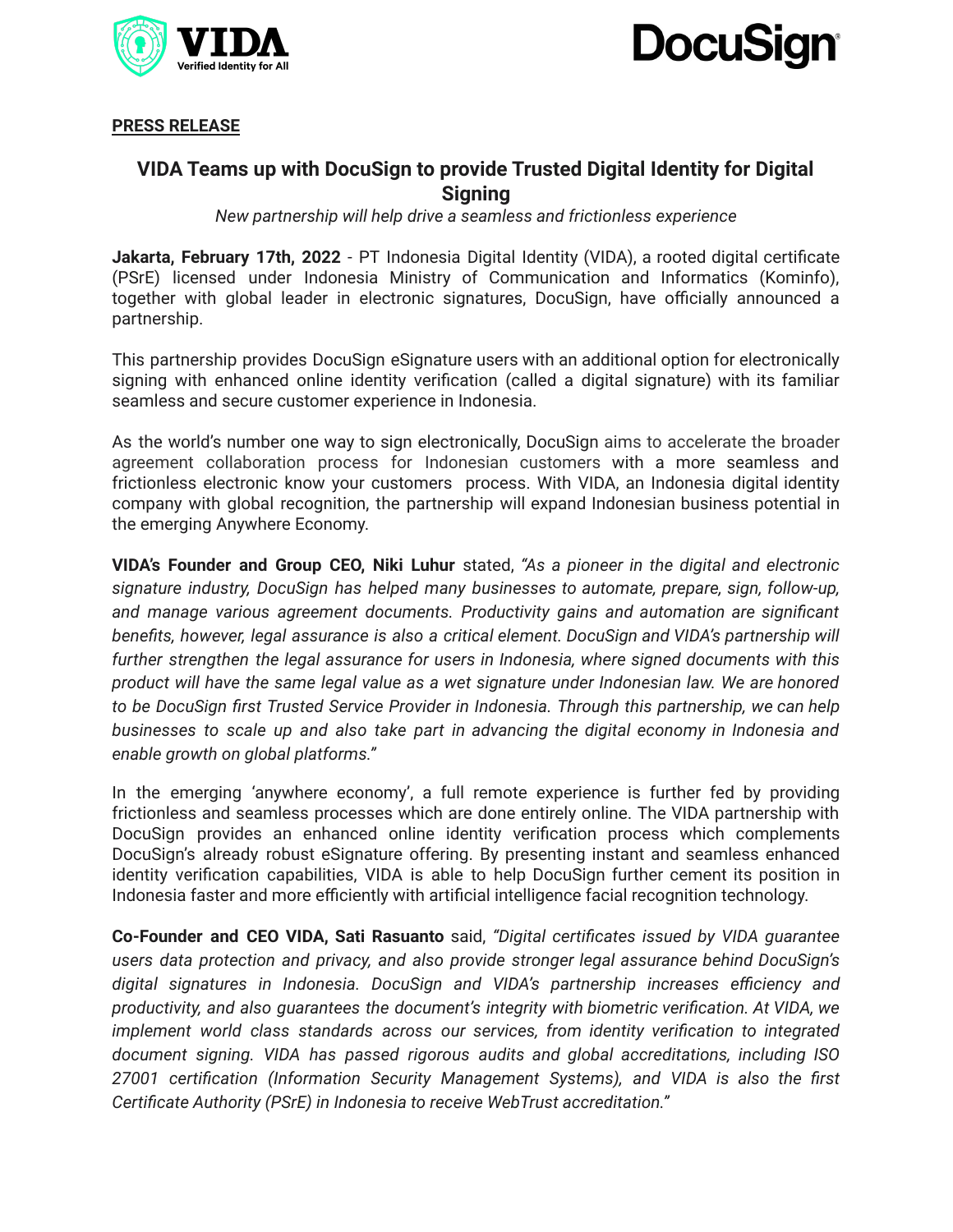



With the integration, DocuSign eSignature users will get immediate benefits as their electronic signatures are complemented with a VIDA digital certificate to provide enhanced identity authentication in the form of a digital signature. These secure processes align with industry standards by using global best practices for data processing and storage. As VIDA implements end-to-end encryption, user private data will be protected and only used for specific user needs. To prevent identity fraud, the online identity verification is equipped with face biometric verification with liveness detection that refers to the official national identity database.

**Dan Bognar, Group Vice President and General Manager of DocuSign Asia-Pacific, said:** "We're excited to announce our latest partnership in Indonesia with VIDA - one of the best digital trust players in the country. This partnership supports our vision of providing an end-to-end solution throughout the agreement process, and continuing to be known as the go-to, trusted and secure partner for electronic and digital signatures.

"Partnering with VIDA will give our customers speed, scale and secure enhanced online identity services that will further help to boost digital business transformation. Through this partnership, we hope that every DocuSign Agreement Cloud product can reach more Indonesian users and help them to fast-track their contracts and increase efficiencies at scale."

\*\*\*

## **About PT Indonesia Digital Identity (VIDA)**

PT Indonesia Digital Identity (VIDA) is a licensed Certificate Authority (CA) under the Indonesian Ministry of ICT, authorized to issue digital certificates that can be applied for digital signatures and web authentication. Established in 2018, VIDA is a digital identity network leveraging multi-factor authentication, digital signatures, and verified identities. VIDA applies world-class data security standards, including Public Key Infrastructure, facial recognition, and endpoint security to provide comprehensive cyber security solutions.

VIDA is also listed as an Digital Financial Innovation (Inovasi Keuangan Digital / IKD) - eKYC cluster that is registered with the OJK. The products and solutions offered by VIDA can be adopted by various sectors and industries, including the financial services industry to make it easier to verify direct customers. VIDA also believes in instilling digital trust among its users and by virtue, thus, the company has been registered under the OJK regulatory sandbox.

VIDA also applies world-class technology standards that are certified and recognized internationally and is already passing audits and receiving both local and global certifications. In Indonesia, the company became the first Certificate Authority (CA) that obtained WebTrust certification and listed in the Adobe Approved Trust List (AATL) in Indonesia, and also is ISO 27001 certified for implementation of information management security standard.

## **About DocuSign**

DocuSign helps organizations connect and automate how they prepare, sign, act on, and manage agreements. As part of the DocuSign Agreement Cloud, DocuSign offers eSignature, the world's #1 way to sign electronically on practically any device, from almost anywhere, at any time. Today, over a million customers and more than a billion users in over 180 countries use the DocuSign Agreement Cloud to accelerate the process of doing business and to simplify people's lives.

More Information